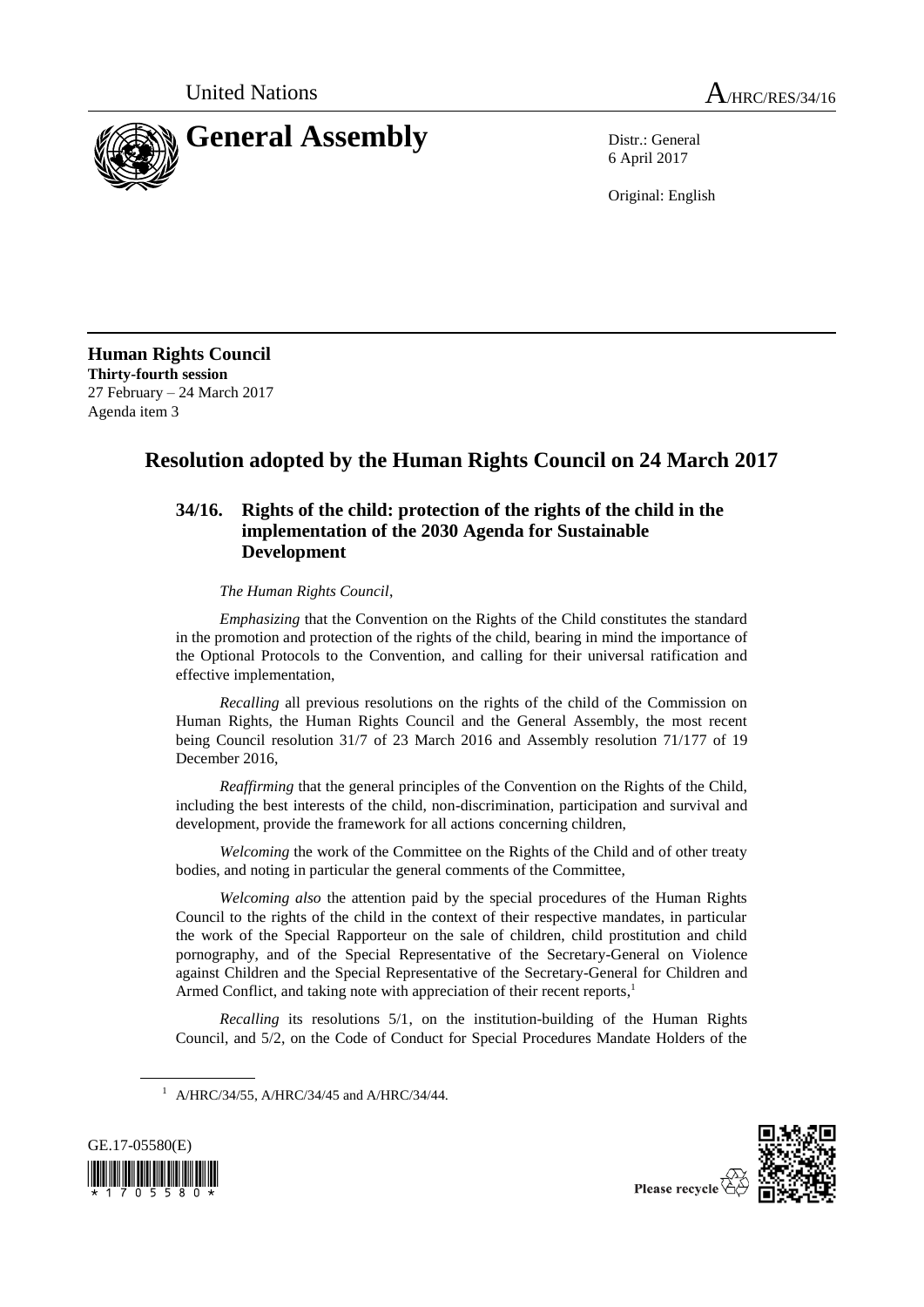Council, of 18 June 2007, and stressing that all mandate holders shall discharge their duties in accordance with those resolutions and the annexes thereto,

*Recalling also* General Assembly resolution 70/1 of 25 September 2015, entitled "Transforming our world: the 2030 Agenda for Sustainable Development", in which the Assembly adopted a comprehensive, far-reaching and people-centred set of universal and transformative Sustainable Development Goals and targets, and expressed its commitment to working tirelessly for the full implementation of the Agenda by 2030, its recognition that eradicating poverty in all its forms and dimensions, including extreme poverty, is the greatest global challenge and an indispensable requirement for sustainable development, its commitment to achieving sustainable development in its three dimensions – economic, social and environmental – in a balanced and integrated manner, and to building upon the achievements of the Millennium Development Goals and seeking to address their unfinished business and recognizing that achieving the Sustainable Development Goals can help ensure that children can assert and enjoy their rights,

*Recalling further* that the 2030 Agenda for Sustainable Development is guided by the purposes and principles of the Charter of the United Nations, grounded in the Universal Declaration of Human Rights, international human rights treaties, including the Convention on the Rights of the Child and its Optional Protocols, the Convention on the Elimination of All Forms of Discrimination against Women and the Convention on the Rights of Persons with Disabilities, the Millennium Declaration and the 2005 World Summit Outcome, and informed by other instruments, such as the Declaration on the Right to Development, and reaffirming the outcomes of all major United Nations conferences and summits which have laid a solid foundation for sustainable development and have helped to shape the new Agenda, including the Rio Declaration on Environment and Development, the World Summit on Sustainable Development, the World Summit for Social Development, the Programme of Action of the International Conference on Population and Development, the Beijing Platform for Action and the United Nations Conference on Sustainable Development, and the follow-up to these conferences, and that the Agenda is to be implemented, followed up on and reviewed in a manner that is consistent with the obligations of States under international law,

*Welcoming* the entry into force of the Paris Agreement, adopted under the United Nations Framework Convention on Climate Change, noting that climate change exacerbates risks to those in the most vulnerable situations, including children, and underlining that the effective implementation of the Agreement reinforces the 2030 Agenda,

*Cognizant* that the 17 Sustainable Development Goals and 169 targets contained in the 2030 Agenda are aimed at realizing the human rights of all, leaving no one behind and reaching those furthest behind first by, inter alia, achieving gender equality and the empowerment of women and girls, and that the achievement of all the Goals and targets may contribute to the realization of the rights of the child,

*Deeply concerned* that, globally, 18,000 children still die each day from povertyrelated causes, nearly one in four children under the age of 5, out of an estimated total of 159 million, have stunted growth, particularly in developing countries, and 6.1 per cent are overweight,

*Recognizing* that, while under-5 mortality has declined globally, an estimated 5.9 million children under the age of 5 died in 2015, with a global under-5 mortality rate of 43 per 1,000 live births,

*Concerned* that 1 million girls under 15 give birth every year, and that the risk of maternal mortality is highest for adolescent girls under 15 years of age,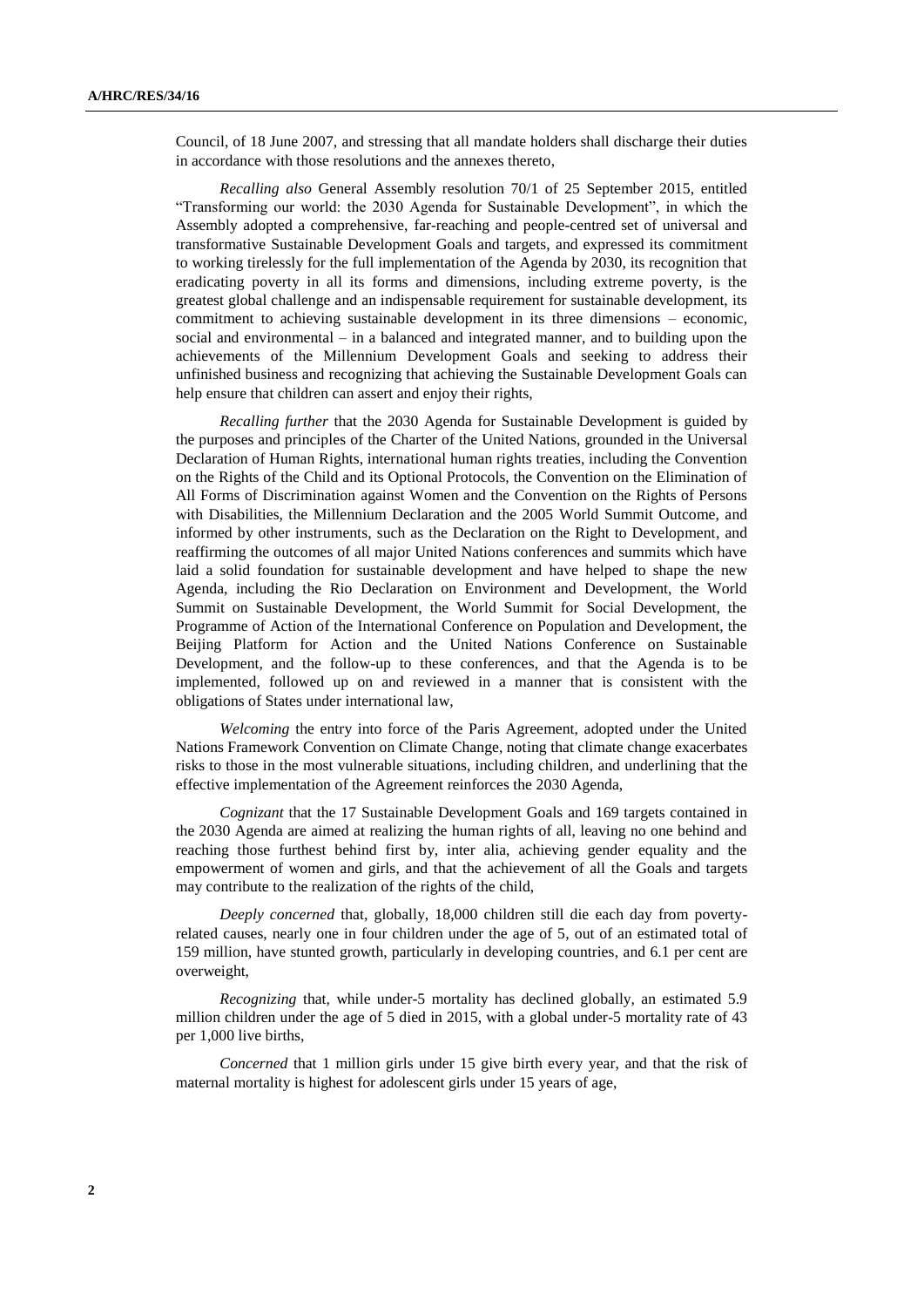*Deeply concerned* that, every five minutes, a child dies as a result of violence and that, globally, in the past year, 1 billion children between 2 and 17 years of age experienced physical, sexual, emotional or multiple types of violence, with an estimated 120 million girls and 73 million boys having been victims of sexual violence at some point in their lives, and particularly welcoming in this respect target 16.2 of the Sustainable Development Goals to end abuse, exploitation, trafficking and all forms of violence against and torture of children,

*Deeply concerned also* that more than 200 million girls and women alive today have undergone female genital mutilation and that 3 million girls are at risk of undergoing female genital mutilation every year, and expressing further concern that more than 720 million women alive today were married before their eighteenth birthday and that more than one in three (about 250 million) entered into such a union before the age of 15, and that, although boys are affected, child, early and forced marriage disproportionately affects girls,

*Still concerned* that 168 million children are engaged in child labour, with half of that number working in the worst forms of labour, that 5.5 million children are in forced labour, and that nearly 50 million children are at increased risk of child labour, modern slavery and human trafficking,

*Alarmed* that, of 263 million school-age children worldwide, nearly 1 in 10 were out of school in 2015 and that 1 in 5 of those children had dropped out,

*Recognizing* that children are disproportionately affected in complex humanitarian emergencies, increasing their vulnerability as refugees, internally displaced persons or migrants, and recalling that, around the world, nearly 50 million children have migrated across borders or been forcibly displaced, including more than 10 million refugee children and more than 98,000 unaccompanied and separated children, and that children now comprise half of all refugees,

*Considering* that the pledge made in the 2030 Agenda to leave no one behind involves addressing multiple forms of inequality and discrimination, and provides an opportunity to tackle inequities faced by children, especially those who are marginalized or in vulnerable situations, who face stigmatization, discrimination, violence or exclusion, that require a multidimensional approach to realizing children's rights and full potential, and empowering them as agents of change,

*Noting* global initiatives and partnerships to assist countries in the implementation of the commitments of the 2030 Agenda, inter alia, the Global Strategy for Women's, Children's and Adolescents' Health (2016-2030), the Partnership for Maternal, Newborn and Child Health, the Global Partnership to End Violence Against Children, the Global Programme to Accelerate Action to End Child Marriage, the Joint Programme on Female Genital Mutilation/Cutting, the High Time to End Violence against Children initiative, Alliance 8.7 to eradicate forced labour, modern slavery, human trafficking and child labour, the Global Partnership for Education, the Global Education First Initiative, the Global Alliance for reporting progress on promoting peaceful, just and inclusive societies, the We Protect Global Alliance to End Child Sexual Abuse Online, and the Fast-Track strategy to end the AIDS epidemic by 2030, and tools such as the technical guidance on the application of a human rights-based approach to the implementation of policies and programmes to reduce and eliminate preventable mortality and morbidity of children under 5 years of age,<sup>2</sup>

 $2^{\circ}$  See A/HRC/27/31.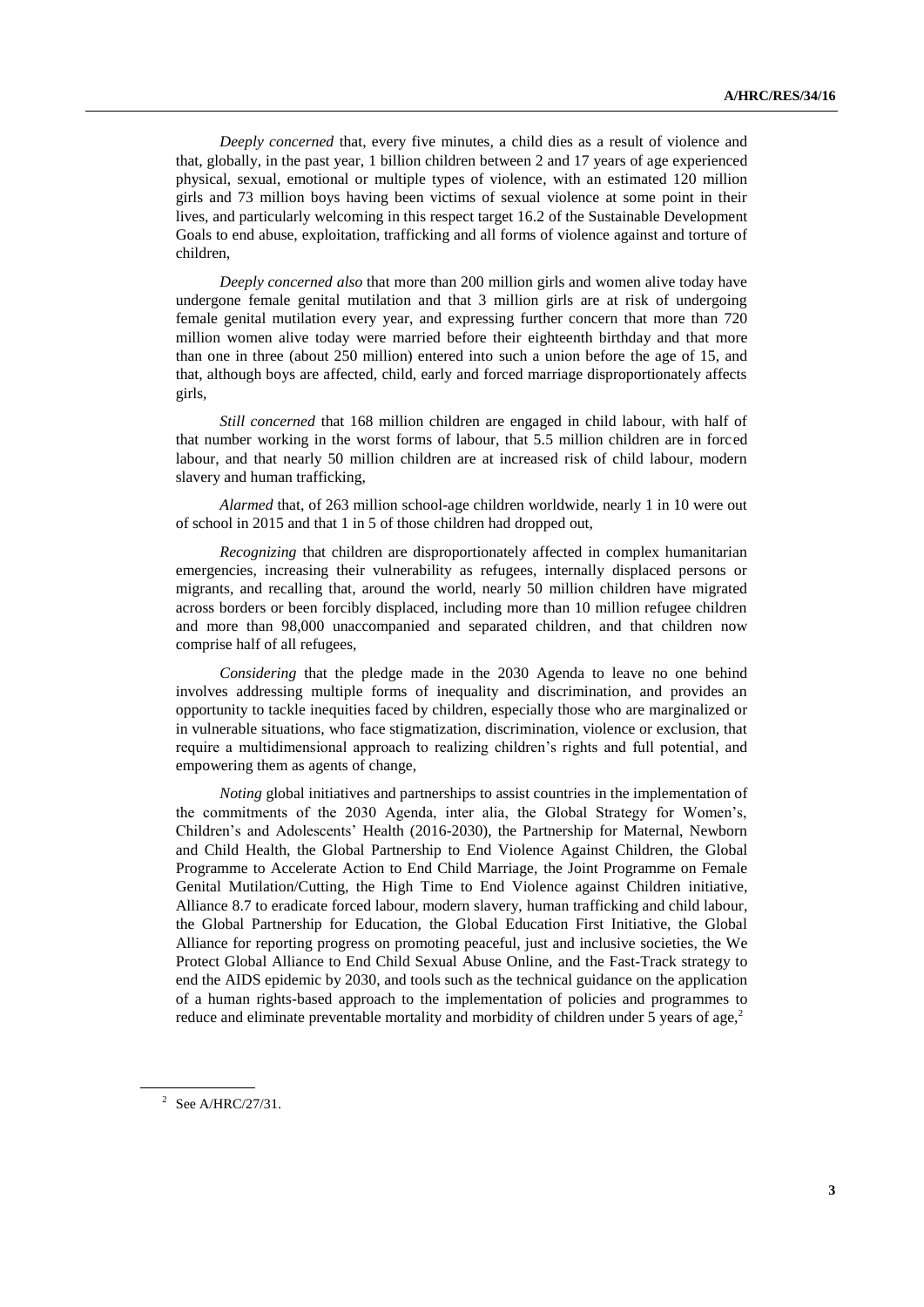1*. Takes note with appreciation* of the report of the United Nations High Commissioner for Human Rights on the protection of the rights of the child in the implementation of the 2030 Agenda for Sustainable Development;<sup>3</sup>

2*. Calls upon* States to take all necessary measures to ensure the enjoyment by children of all their human rights, without discrimination of any kind, including in efforts to achieve the Goals and targets of the 2030 Agenda;

3. *Reaffirms* that the child, for the full and harmonious development of his or her personality, should grow up in a family environment, that the best interests of the child shall be the guiding principle of those responsible for his or her nurture and protection, and that families' and caregivers' capacities to provide the child with care and a safe environment should be promoted;

#### **I. A child rights-based approach to implementing the 2030 Agenda**

4. *Calls upon* States to promote, protect, respect and fulfil the rights of the child and to mainstream them into all legislation, policies, programmes and budgets, as appropriate, aimed at implementing the 2030 Agenda;

5. *Also calls upon* States to leave no child behind in the implementation of all the Goals and targets of the 2030 Agenda, and to pay particular attention to children in marginalized and vulnerable situations, such as but not limited to children with disabilities, children affected by HIV/AIDS, pregnant girls, children affected by armed conflict and in refugee situations, children belonging to national or ethnic, religious and linguistic minorities, children living in poverty, children in alternative care, migrant children, including unaccompanied migrant children, children seeking asylum, stateless children, children involved with the criminal justice system, including those deprived of liberty, indigenous children, children recruited or at risk of recruitment by organized criminal groups and armed groups, and children with special needs;

6. *Encourages* States to promote a child rights-based approach in the implementation of the 2030 Agenda, in accordance with their obligations under international law and underpinned by the principles of, inter alia, human rights and fundamental freedoms for all, equality and non-discrimination, the best interests of the child, the child's right to life, survival and development and participation, sustainability, transparency, international cooperation and accountability;

7. *Emphasizes* the importance of children's rights as an integral part of sustainable development strategies, and urges States to integrate a child rights perspective into their respective national development frameworks, taking into account those in the most marginalized and vulnerable situations, to ensure that no child is left behind and that those furthest behind are reached first;

8. *Reaffirms* the Addis Ababa Action Agenda, which is an integral part of the 2030 Agenda, in which it is recognized that investing in children is critical to achieving inclusive, equitable and sustainable development for present and future generations, and the vital importance of promoting and protecting the rights of all children and ensuring that no child is left behind, and recalling Council resolution 28/19 on better investment in the rights of the child, of 27 March 2015:

(*a*) Encourages States to mobilize and allocate domestic resources, and where necessary, international resources, including for the realization of the rights of the child, as an essential element to achieving the Sustainable Development Goals;

<sup>3</sup> A/HRC/34/27.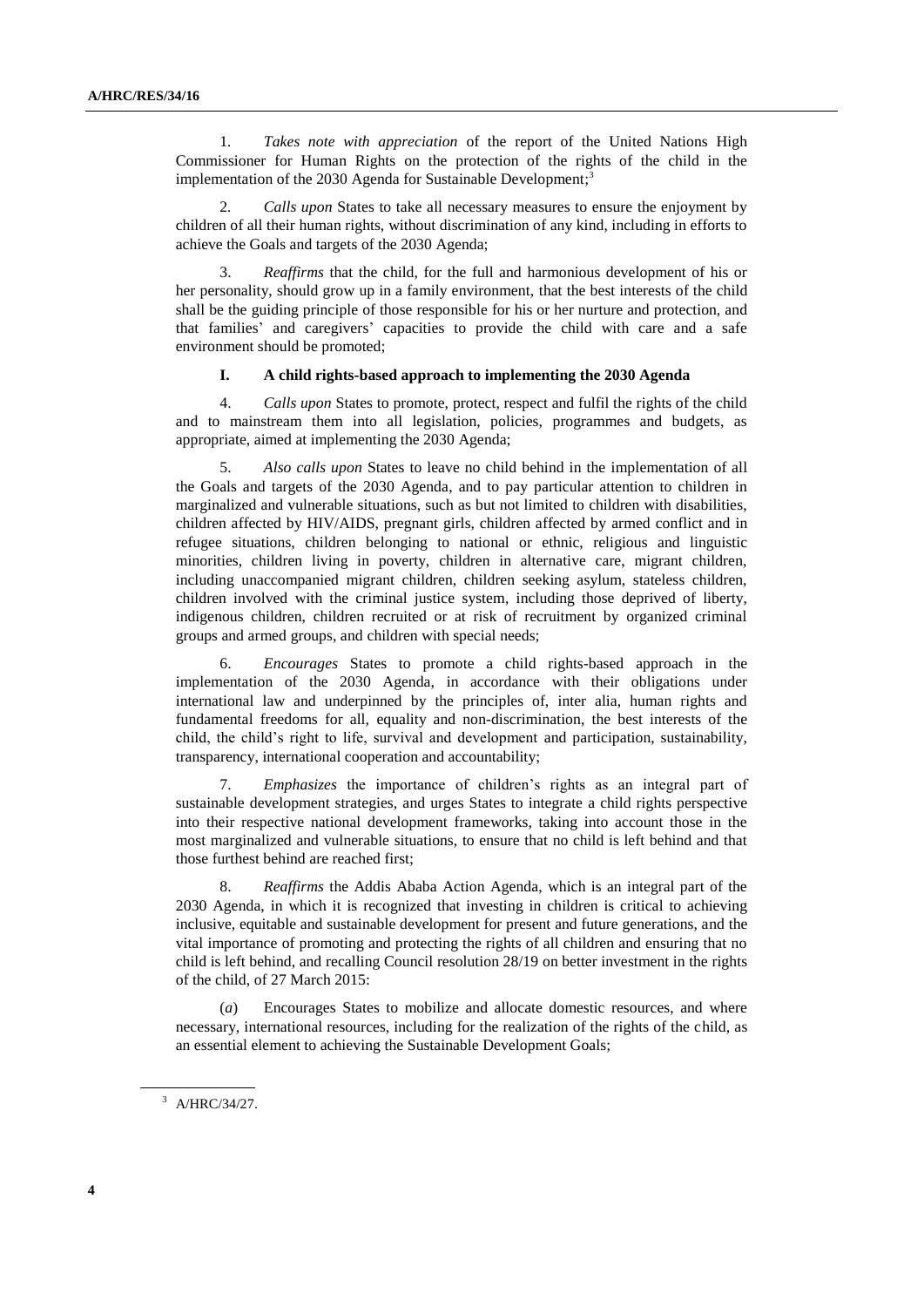(*b*) Invites private sector involvement in a way that positively contributes to the implementation of the Sustainable Development Goals and respects and promotes the realization of the rights of the child;

9. *Recalls* that the means of implementing the targets under each Sustainable Development Goal and Goal 17 are key to realizing the 2030 Agenda and are of equal importance as the other Goals and targets, and that implementation will require a partnership bringing together Governments, the private sector, civil society, the United Nations system and other actors and the mobilization of all available resources;

10. *Urges* States, international organizations, including the United Nations system organizations, funds, programmes, financing mechanisms, financial institutions and other relevant stakeholders, in coordination with national Governments, to enhance international support for implementing effective and targeted capacity-building in developing countries, to support national plans to implement all of the 2030 Agenda, including with the aim of realizing the rights of the child;

11. *Calls upon* States, including through bilateral, regional and global cooperation programmes and technical partnerships, to meet the internationally agreed targets, including the United Nations targets for international development assistance, and emphasizes the role of international cooperation in support of national and subnational efforts and in raising capacities, including at community level, for the protection of the rights of the child in the implementation of the 2030 Agenda;

12. *Calls upon* States to work on the development of child rights-sensitive national, including subnational, and regional indicators, where applicable, taking into account indicators developed by appropriate global and regional forums, to measure progress, report and identify gaps in the implementation of the 2030 Agenda, guided by the Convention on the Rights of the Child and its Optional Protocols and other relevant international treaties;

13. *Encourages* States to strengthen their capacities to monitor progress towards the implementation of the 2030 Agenda by improving the collection, analysis, dissemination and utilization of data and statistics, disaggregated by income, sex, age, race, ethnicity, migratory status, disability, geographic location and other characteristics relevant to national contexts, mindful of a children's rights perspective;

14. *Recognizes* the right of the child to be registered immediately after birth, and calls upon all States to ensure free birth registration, including free or low-fee late birth registration, by means of universal, accessible, simple, expeditious and effective registration procedures, without discrimination of any kind, and that vital statistics are collected for all children, particularly those in situations of vulnerability, through comprehensive civil registration systems that are accessible and affordable;

15. *Encourages* States to make comprehensive and comparable disaggregated data and information on children publicly available in a timely manner, while protecting their privacy, and to ensure that children have access to information in child-friendly formats and in a manner they understand, and to this end, to make better use of the possibilities of digital solutions and technologies, as appropriate;

16. *Calls upon* the United Nations system and all its relevant actors in the promotion and protection of the rights of the child, the members of the Committee for the Coordination of Statistical Activities, international organizations and the international donor community to intensify support for enhancing the capacity of national statistics offices in developing countries, to enable them to undertake effective data collection and analysis as mandated and envisioned by the Sustainable Development Goals and, in furtherance of the Goals, to ensure the promotion and realization of the rights of the child;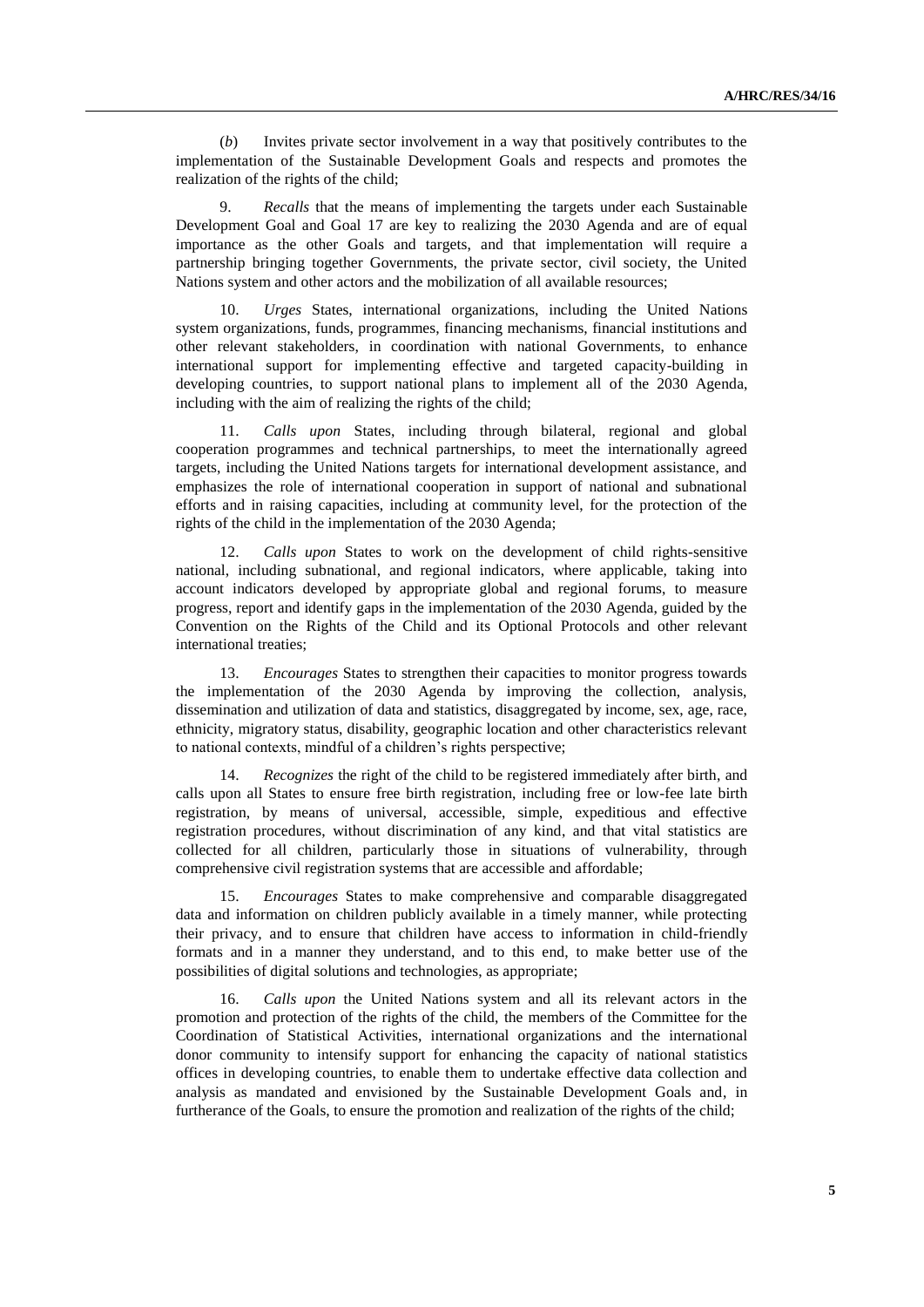17. *Encourages* States, building on existing national mechanisms, in particular national human rights institutions, and review processes, with broad multi-stakeholder participation, to review the national legal and policy framework, track progress and lessons learned, consider solutions and ensure that laws, policies and programmes are oriented to meet the Sustainable Development Goals and targets and human rights obligations, and as such integrate the rights of the child to ensure their respect and promotion;

18. *Also encourages* States to take into account in national reviews of progress on the Sustainable Development Goals the reports and recommendations from the existing human rights review processes in which States already participate, incorporating information from existing national mechanisms for oversight and review on matters related to the rights of the child, including the parliament, local government, national human rights institutions and ombudsmen's and standing national reporting and coordination mechanisms for human rights, as appropriate;

19. *Acknowledges* the relevant role played by civil society organizations in supporting the implementation of the 2030 Agenda, and recognizes their active participation and contribution in the follow-up and review processes through the established mechanisms, particularly in relation to the rights of the child;

20. *Encourages* the private sector to work to ensure the alignment of their activities with international human rights law and relevant standards, including those related to the rights of the child, the Guiding Principles on Business and Human Rights and the Children's Rights and Business Principles of the United Nations Children's Fund, through the undertaking of child-rights due diligence with a view to identifying, preventing and mitigating the possible negative impact of their operations on the enjoyment of the rights of the child;

21. *Recognizes* that a child who is capable of forming his or her own views should be assured the right to express those views freely, without discrimination on any ground, in all matters affecting him or her, the views of the child being given due weight in accordance with his or her age and maturity, and calls upon States, as appropriate*,* to promote knowledge among children about the 2030 Agenda and the rights of the child, and to facilitate, including through funding, the meaningful participation and active consultation of children in all issues affecting them related to the implementation, monitoring and follow-up and review of the 2030 Agenda, taking into account the best interests of the child;

#### **II. Promotion and protection of the rights of the child in the 2030 Agenda**

22. *Urges* States to take all the measures necessary to implement fully the objectives of the 2030 Agenda to contribute to the realization of the rights of the child by, inter alia:

(*a*) Eradicating extreme poverty and reducing the number of children living in poverty by, inter alia, implementing social security systems, including social protection floors, that guarantee access to essential health care and basic income security for children, at least at a nationally defined minimum level, providing access to nutrition, education, care and any other necessary goods and services;

(*b*) Sustaining efforts to ensure that the right of the child to the enjoyment of the highest attainable standard of physical and mental health is promoted and protected, including by attaining all goals and targets related to Goal 3;

(*c*) Continuing to take measures to ensure that all girls and boys, including children in vulnerable situations, those who are marginalized or vulnerable and those who face stigmatization, discrimination or exclusion, complete free, equitable and quality primary and secondary education and have access to early childhood development, care and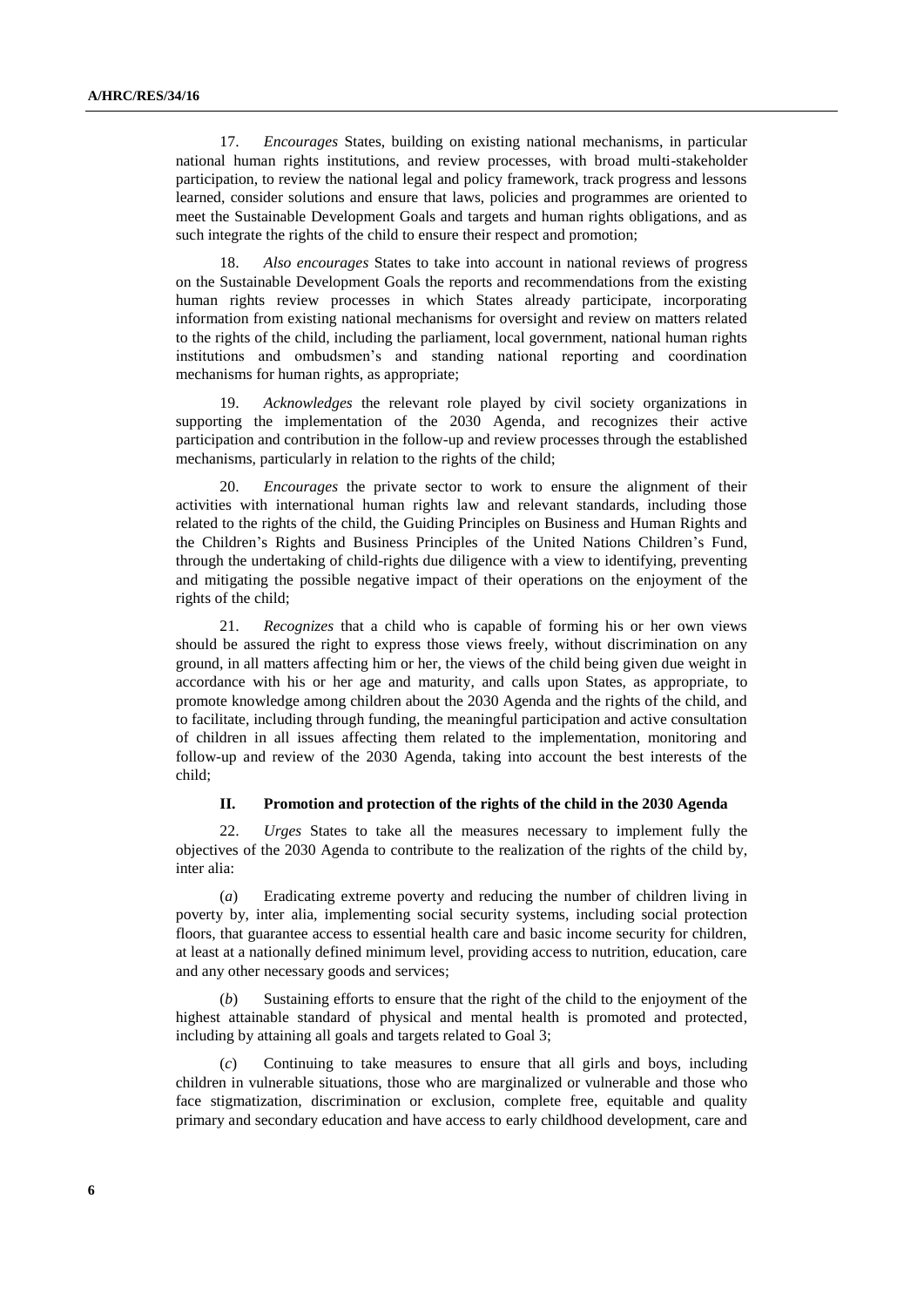pre-primary education in safe, non-violent, inclusive and effective learning environments, as well as eliminating gender disparities in education;

(*d*) Protecting children from all forms of discrimination and eliminating all forms of violence against children in all settings, including torture of children, maltreatment, neglect, sale, abuse, exploitation, trafficking, sexual and other types of exploitation, securing the eradication of forced labour and the prohibition and elimination of the worst forms of child labour, including unlawful recruitment and use of child soldiers, and putting an end to child labour in all its forms and the recruitment of children by organized criminal groups, ensuring that all children have equal access to justice and accountable and transparent institutions, and providing legal identity documents, including birth certificates, to all children;

(*e*) Achieving gender equality and the empowerment of all young women and girls by ending all forms of discrimination and violence against them in the public and private spheres, including trafficking and sexual and other types of exploitation, and eliminating all harmful practices, such as child, early and forced marriage and female genital mutilation, including by attaining all Goals and targets related to Goal 5;

23. *Calls upon* States to provide human rights education, and to promote children's empowerment and participation, as a means of preventing and counteracting violence, exploitation and abuse of children;

24. *Recognizes* that poverty, inequality, global health threats, natural disasters, humanitarian emergencies and forced displacement, as well as violence, spiralling armed conflict and terrorism, threaten to reverse much of the development progress made, and that natural resource depletion, food and water scarcity and the adverse impact of environmental degradation, climate change and urban development pose additional challenges, and therefore calls upon States, as appropriate, to take further effective measures and actions, in conformity with international law, to remove obstacles and constraints, and to strengthen support to meeting the special needs of children, in particular the most vulnerable, with a view to provide all children with a nurturing environment for the full realization of their rights and capabilities;

# **III. Mainstreaming the rights of the child in the implementation of the Agenda 2030**

25. *Affirms* the commitment to integrate effectively the rights of the child in its work, and in that of its mechanisms, in a regular, systematic and transparent manner, taking into account the 2030 Agenda, and the specific needs of boys and girls, including those in vulnerable situations, those who are marginalized and those who face stigmatization, discrimination or exclusion;

26. *Encourages* the special procedures and other human rights mechanisms of the Human Rights Council to continue to integrate a child rights perspective into the implementation of their mandates and to include in their reports information, qualitative analysis and recommendations on child rights, including on progress and gaps in the implementation of the 2030 Agenda;

27. *Invites* all human rights treaty bodies to integrate the rights of the child into their work, particularly in their concluding observations, general comments and recommendations, giving full consideration to the promotion and protection of the rights of the child in the implementation of the 2030 Agenda;

# **IV. Follow-up**

28. *Requests* the United Nations High Commissioner for Human Rights to contribute to the work of the high-level political forum on sustainable development, in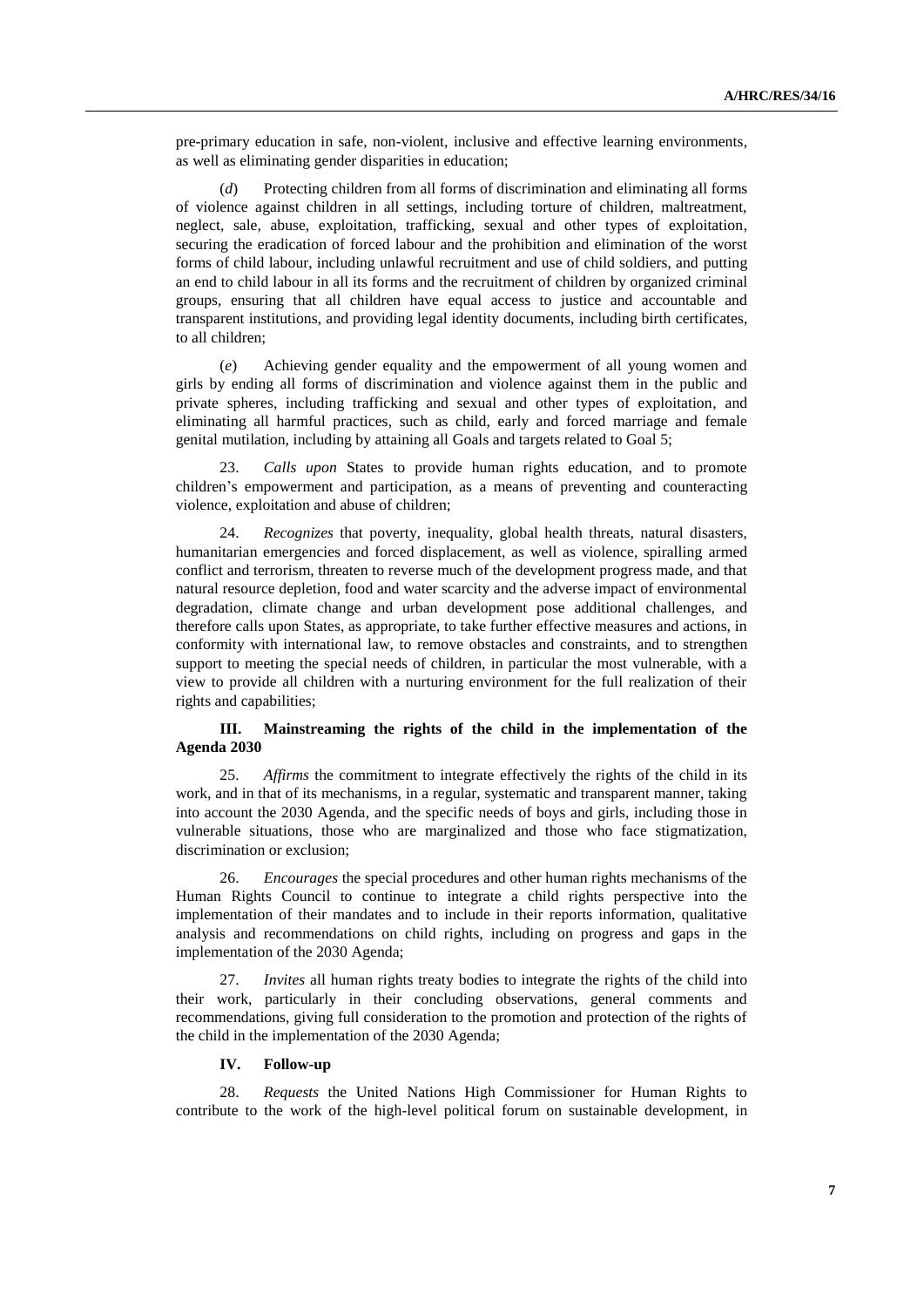consultation with relevant stakeholders, including the United Nations Children's Fund, other relevant United Nations bodies and agencies, the Special Representative of the Secretary-General on Violence against Children and the Special Representative of the Secretary-General for Children and Armed Conflict, relevant special procedure mandate holders, regional organizations and human rights bodies, and civil society, particularly by providing inputs from a child rights perspective to the yearly thematic reviews of progress at the forum, focusing on achievements and challenges, taking into account the implementation of recommendations contained in previous Human Rights Council resolutions on the rights of the child;

29. *Decides* to continue its consideration of the question of the rights of the child in accordance with its programme of work and its resolutions 7/29 of 28 March 2008 and 19/37 of 23 March 2012, and to focus its next annual full-day meeting on the theme of "Protecting the rights of the child in humanitarian situations", and requests the High Commissioner to prepare a report on that theme, in close cooperation with all relevant stakeholders, including States, the United Nations Children's Fund, other relevant United Nations bodies and agencies, the Special Representative of the Secretary-General on Violence against Children and the Special Representative of the Secretary-General for Children and Armed Conflict, relevant special procedure mandate holders, regional organizations and human rights bodies, national human rights institutions and civil society, including children themselves, and to present it to the Human Rights Council at its thirtyseventh session with a view to providing information for the annual day of discussion on the rights of the child;

30. *Welcomes* the appointment of an independent expert to lead the work on a new in-depth global study on the situation of children deprived of liberty, encourages Member States and United Nations agencies, funds, programmes and offices, and other relevant stakeholders, to support its preparation, and recognizes that the study can support the achievement of the 2030 Agenda and the pledge to leave no one behind;

### **V. Mandate of the Special Rapporteur on the sale of children, child prostitution and child pornography**

31. *Also welcomes* the work and contribution of the Special Rapporteur on the sale of children, child prostitution and child pornography, and decides to extend her mandate, in accordance with its resolution 7/13, for a period of three years, as Special Rapporteur on the sale and sexual exploitation of children, including child prostitution, child pornography and other child sexual abuse material;

32. *Requests* the Special Rapporteur to participate in relevant international forums and major events relating to the implementation of the 2030 Agenda, to advise States, intergovernmental organizations, civil society and other stakeholders on effective and sustainable practices to respect, protect and fulfil the human rights of child victims of sale and sexual exploitation in the implementation of the 2030 Agenda, and to undertake, in cooperation with relevant special procedures and actors of the United Nations system, thematic research on the effective implementation of Goals 16, 8 and 5, with particular focus on targets 16.2, 8.7 and 5.3, in accordance with her mandate;

33. *Also reque*sts the Special Rapporteur to continue to report annually on the implementation of the mandate to the Human Rights Council and the General Assembly, in accordance with their respective programmes of work, making suggestions and recommendations on the prevention of the sale and sexual exploitation of children and on the rehabilitation of child victims;